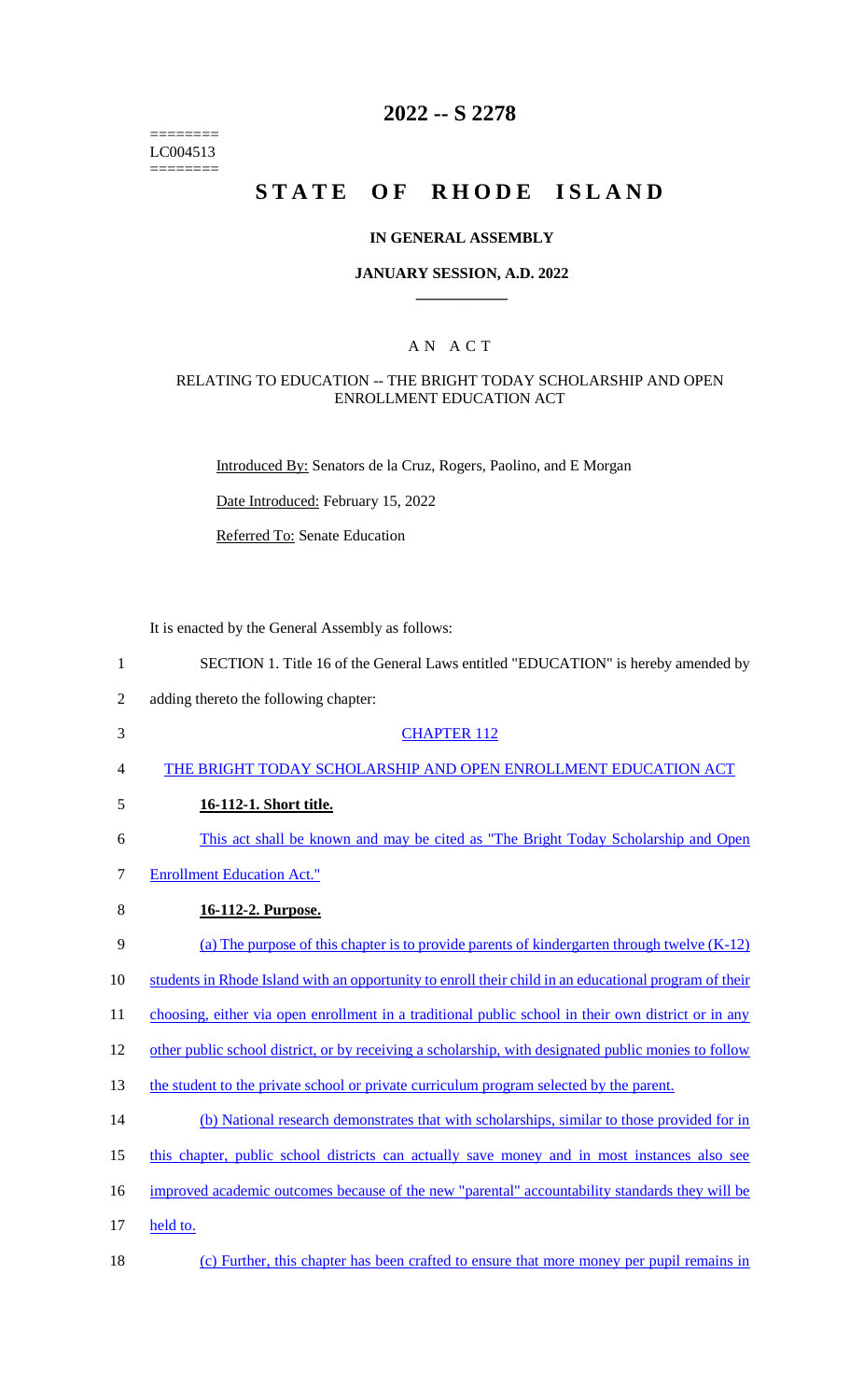- 1 public school districts, even after scholarships have been awarded from the state portion of
- 2 educational funding to districts.
- 3 **16-112-3. Definition of Terms.**
- 4 As used in this chapter, the following terms shall have the following meanings unless the
- 5 context clearly indicates otherwise:
- 6 (1) "Base funding" means and refers to a resident district's funding from state and local
- 7 sources to serve and educate students on a per pupil basis. Federal funds are not included.
- 8 (2) "Bright today scholarships" (scholarships), sometimes referred to in this chapter as
- 9 "Educations savings accounts (ESAs)." means and will be offered to all students that are, or will
- 10 become, enrolled in any public, private, or home school system in the State of Rhode Island. The
- 11 scholarships allow parents to utilize certain funds that would normally be allocated to their child at
- 12 their resident school district for an educational program as determined by the parents or guardian
- 13 of the child.
- 14 (3) "Curriculum" means a complete course of study for a particular content area or grade
- 15 level, including any supplemental materials required by the curriculum.
- 16 (4) "Department" means the Rhode Island department of elementary and secondary
- 17 education (RIDE) or any other organization designated by RIDE to administer the bright today
- 18 scholarship program.
- 19 (5) "Open enrollment" means a policy adopted and implemented by a school district
- 20 governing board to allow resident transfer pupils to enroll in any school within the school district.
- 21 to allow resident pupils to enroll in any school located within other school districts in this state, or
- 22 to allow nonresident pupils to enroll in any school within the district.
- 23 (6) "Eligible student" means any kindergarten through twelve (K-12) student who meets
- 24 any of the following requirements:
- 25 (i) Attended a public school as a full-time student in Rhode Island in the preceding 26 semester;
- 27 (ii) Is beginning school in Rhode Island for the first time; or
- 28 (iii) Attended a private school or received at-home instruction in conformance with § 16-
- 29 19-1 in the preceding semester.
- 30 (7) "Resident school district" means the public school district in which the student resides.
- 31 (8) "Participating school" means any private school that provides education to students in
- 32 fulfillment of any grades, kindergarten through twelve (K-12), and has notified the department of
- 33 its intention to participate in the bright today scholarship program and to comply with the
- 34 requirements of the program as defined by this chapter or subsequently regulated by the department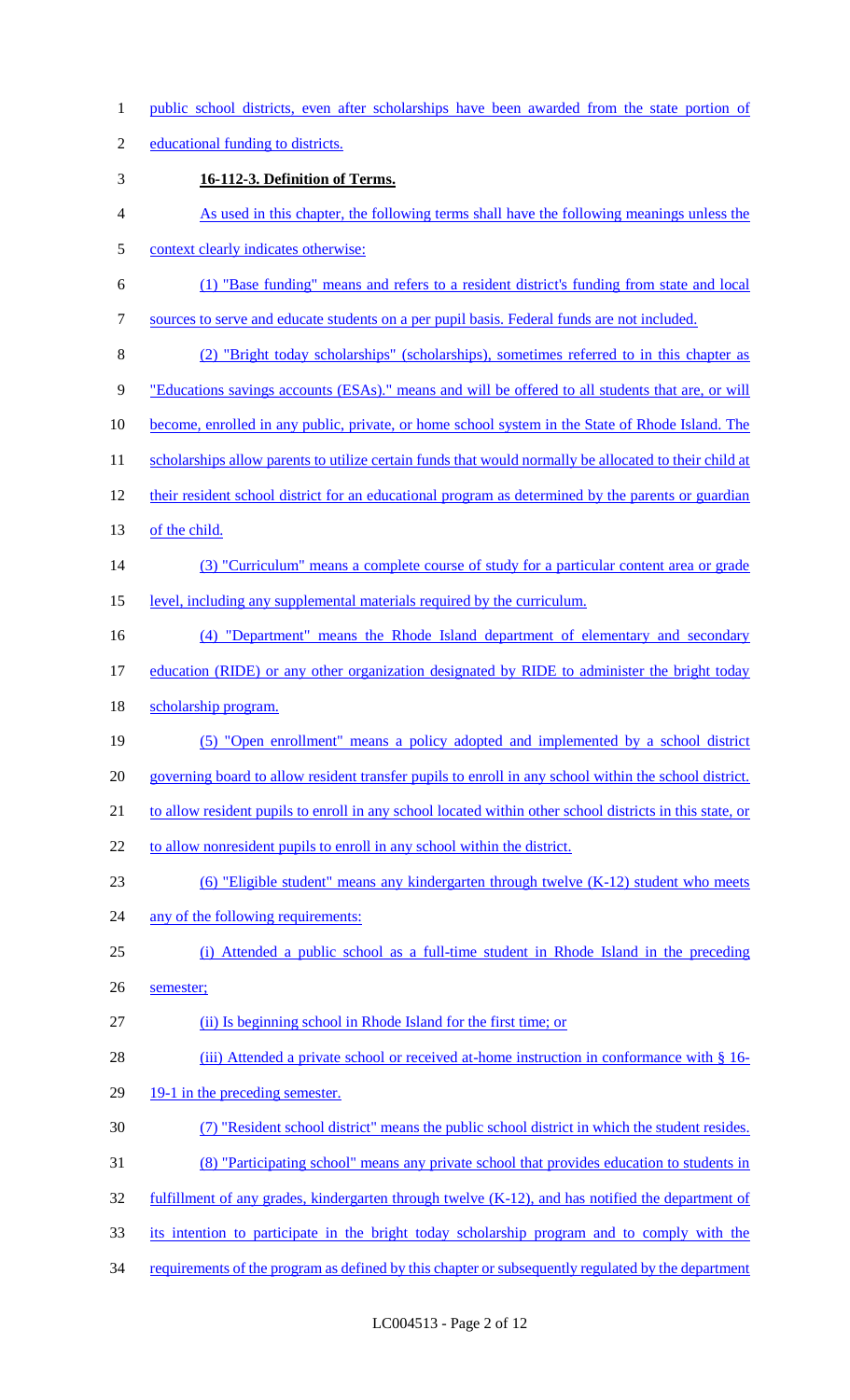for the implementation thereof. (9) "Participating student" means any eligible student or qualified student who is accepted into the bright today scholarship program. (10) "Parent" means a resident of Rhode Island who is the parent or legal guardian of an eligible student. (11) "Qualified school" means a nongovernmental primary or secondary school or a preschool for handicapped students that is located in this state and that conforms with the requirements for such schools within Rhode Island. (12) "Qualified student" means a resident of this state who is an "eligible student", and who is any of the following: 11 (i) Identified as having a disability under section 504 of the Rehabilitation Act of 1973 (29 U.S.C. 794); or (ii) A child with a disability who is eligible to receive services from a school district under 14 chapter 24 of title 16. (13) "Qualified funding" refers to the additional funds allocated by the state for students 16 having a disability under section 504 of the Rehabilitation Act of 1973 (29 U.S.C. 794) or chapter 24 of title 16. (14) "Treasurer" means the office of the Rhode Island general treasurer. **16-112-4. Core components and requirements of the bright today scholarship program.**  (a) Scholarships. Scholarships are established to provide options for the education of students in Rhode Island. (b) Enrollment. Any parent of a participating student may enroll the student for a 24 scholarship by signing an agreement whereby the parent promises: (1) To provide an education for the participating student in at least the subjects of reading, grammar, mathematics, social studies and science; (2) Not to enroll the participating student in a school district or chatter school and release 28 the school district from all obligations to educate the qualified student; (3) To use the money deposited in the participating student's bright today scholarship account only for the following expenses of the participating student: 31 (i) Tuition or fees at a participating school or a qualified school; (ii) Textbooks required by a participating school , qualified school , or private tutoring curriculum; (iii) Tutoring services provided by a tutor accredited by a state, regional or national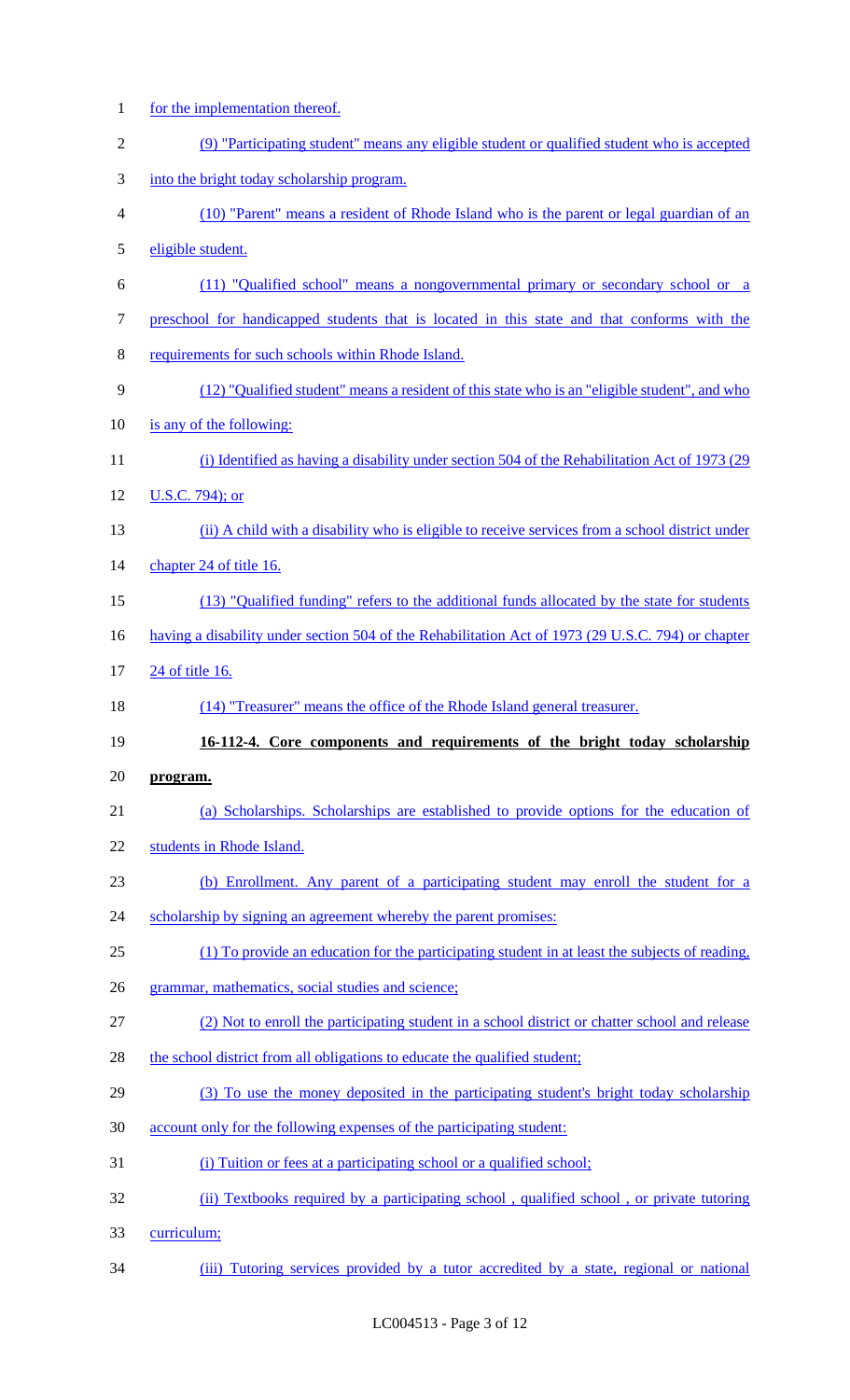accrediting organization; 2 (iv) Curriculum; (v) Tuition or fees for a non-public online learning program; (vi) Fees for a nationally standardized norm-referenced achievement test, advanced placement examinations or any exams related to college or university admission; (vii) Educational therapies or services for the qualified student from a licensed or accredited practitioner or provider, including licensed or accredited paraprofessionals or educational aides: (viii) Fees for courses at an eligible postsecondary institution, taken prior to the student's 10 graduation from high school or the equivalent; (ix) Fees for management of the scholarship account by firms selected by the general treasurer; and (x) Services provided by a public school, including individual classes and extracurricular **programs**; (4) Any unspent funds may be rolled over and shall remain in the participating student's 16 scholarship for use in future years during the participating student's kindergarten through twelve 17 (K-12) educational career; (5) Not to use monies deposited in the participating student's account for any of the following: (i) Computer hardware or other technological devices, except as required i lieu of textbooks or for the completion of specific course requirements; 22 (ii) Transportation of the pupil; and (iii) Consumable educational supplies, including, but not limited to, paper, pens or markers; (c) Parent payments. Parents will be allowed to make payments for the costs of educational programs and services not covered by the funds in their scholarship accounts. 26 (d) Department scholarship account fund. In exchange for the parent's agreement pursuant to subsection (b) of this section, the department shall transfer from the aggregate monies that would 28 otherwise be allocated to the participating student's resident school district a payment for base funding or qualified funding as described in subsections (e), (f), and (g) of this section, to the general treasurer for deposit into an individual bright today scholarship account to be managed by the parents of the student. The department may retain a maximum of three percent (3%) of each 32 individual scholarship awarded in any given school year for deposit in the department's scholarship account fund to be used for administration of the scholarship program. (e) Base funding -- Scholarship award schedule for new and switching students. Grant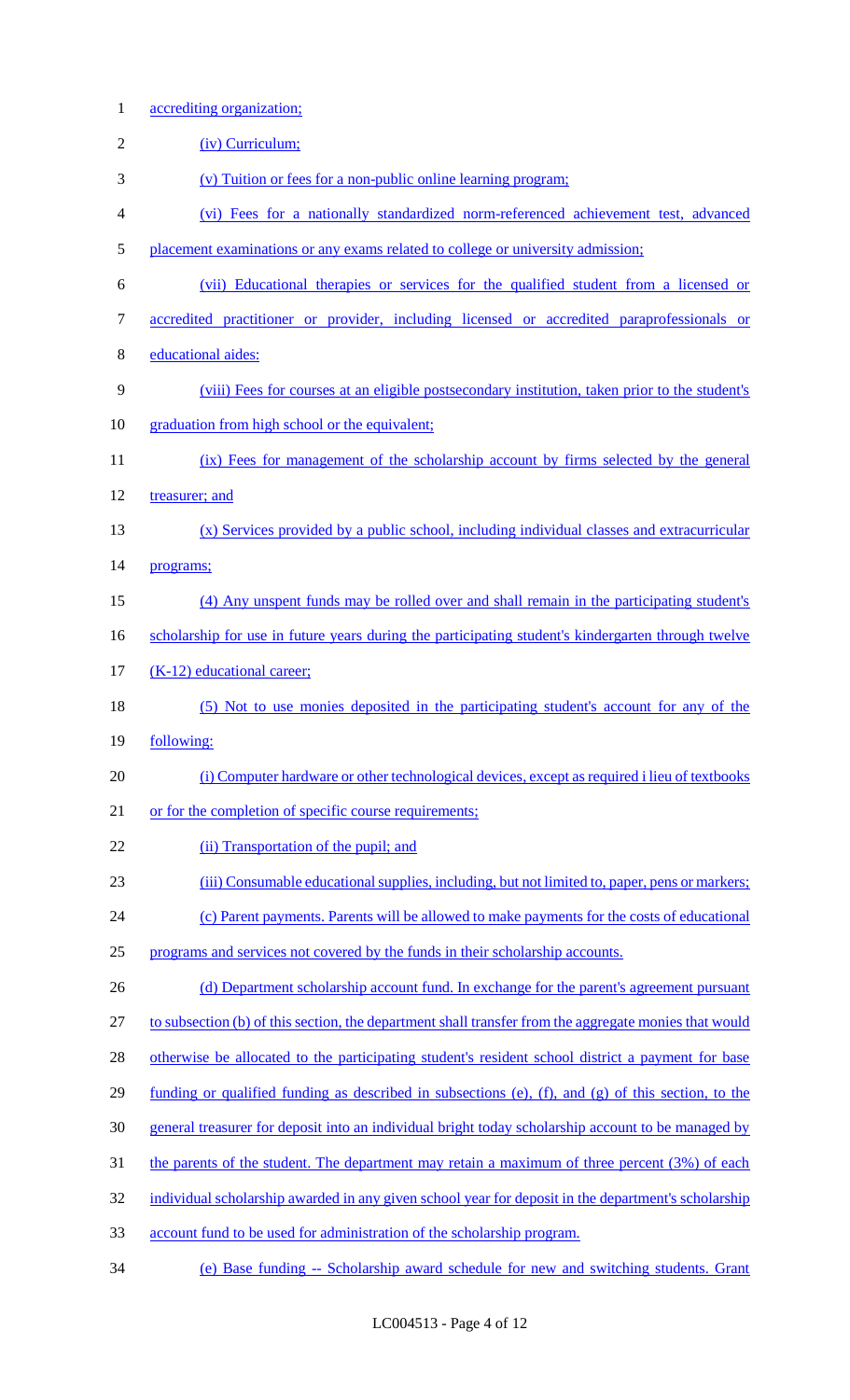1 amounts to scholarship accounts of families of eligible students will be determined by the following 2 guidelines, provided that no individual student's scholarship shall exceed six thousand dollars 3 (\$6,000); 4 (1) For students from households qualifying for the federal free or reduced-price lunch 5 program, each student's scholarship amount shall be equal to one hundred percent (100%) of the 6 resident district's base funding. 7 (2) For students from households with annual income greater than the amount required to 8 qualify for the free or reduced lunch program but less than or equal to one and one-half (1.5) times 9 that amount, each student's scholarship amount shall be equal to seventy-five percent (75%) of the 10 resident district's base funding. 11 (3) For students from households with annual income of greater than one and one-half (1.5) 12 times the amount required to qualify for the free or reduced lunch program but less than or equal 13 to two (2) times that amount, each student's scholarship amount shall be equal to fifty percent (50%) 14 of the resident district's base funding. 15 (4) For students from households with annual income of greater than two (2) times the 16 amount required to qualify for the free or reduced lunch program but less than or equal to two and 17 one-half (2.5) times that amount, each student's scholarship amount shall be equal to twenty-five 18 percent (25%) of the resident district's base funding. 19 (5) For students from households with annual income of greater than two and one-half (2.5) 20 times the amount required to qualify for the free or reduced lunch program, each student's 21 scholarship amount shall be equal to fifteen percent (15%) of the resident district's base funding. 22 (f) Base funding -- Scholarship award schedule for students attending private school or 23 receiving at-home instruction at the time of enactment. Grant amounts to scholarship accounts of 24 families of approved students pursuant to this chapter shall be equal to the scholarships for their 25 household income level, as set forth in subsection (e) of this section, provided that each student's 26 scholarship amount shall be reduced by seventy-five percent (75%). 27 (g) Qualified funding -- Scholarship awards. For any student having a disability who is 28 accepted into the bright today scholarship account program, the scholarship amount will be equal 29 to the scholarships for their household income level, as described in this section, plus the additional 30 qualified funding designated for that student. The department may reduce the additional qualified 31 funding award by an amount sufficient to reimburse the department and the resident school district 32 for services assessing the student or developing an individual education plan for that student; 33 provided that such reimbursements shall not exceed five percent (5%) of the additional qualified 34 funding award.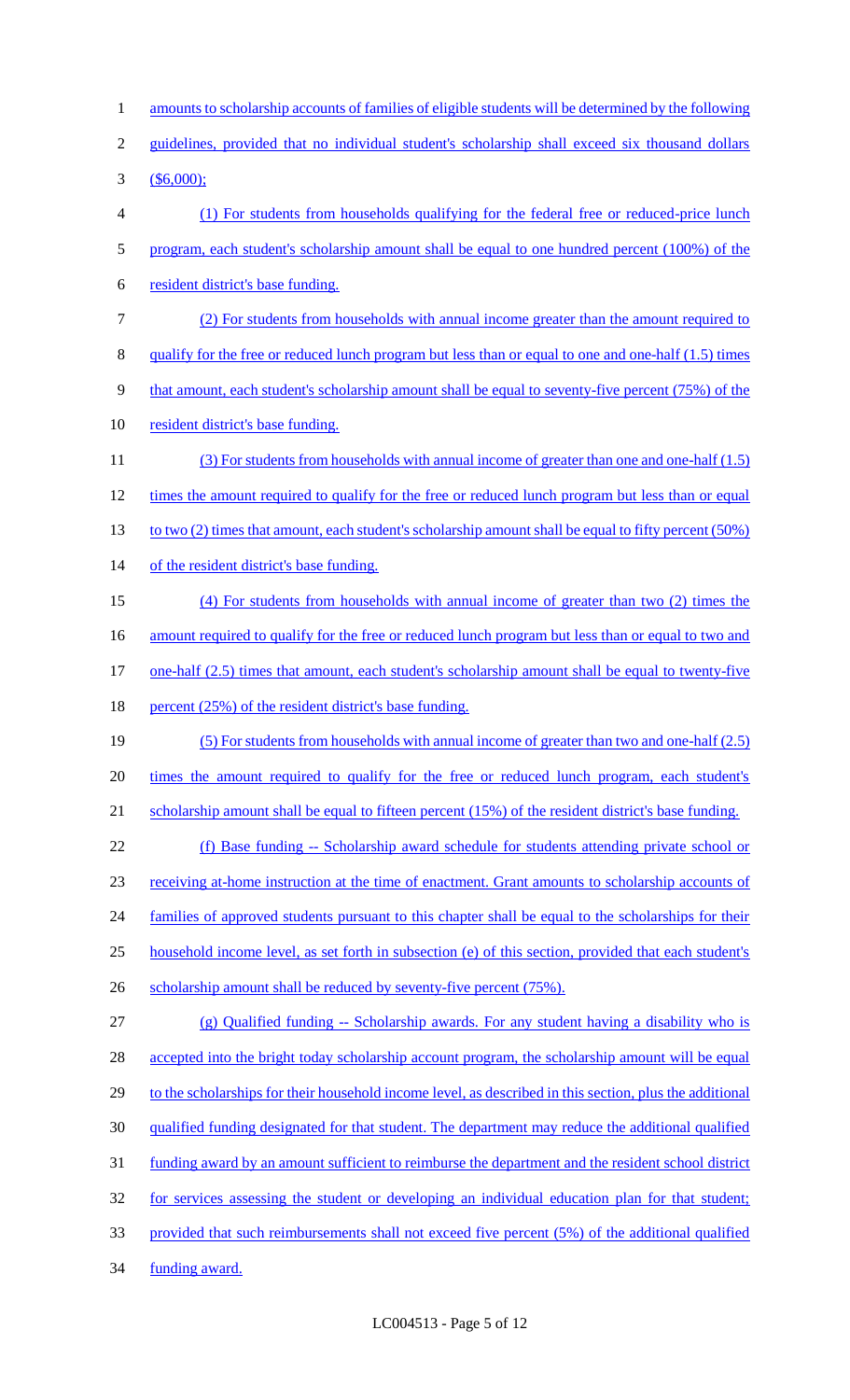1 (h) A parent must renew the participating student's scholarship account on an annual basis. 2 A student who has previously qualified for a bright today scholarship account shall remain eligible 3 to apply for renewal until the student graduates with a high school diploma or the equivalent. 4 (i) A participating school, qualified school, or a provider of services purchased pursuant to 5 § 16-112-4(b)(3) shall not share, refund, or rebate any bright today scholarship account monies 6 with the parent, eligible student, or qualified student in any manner. 7 (j) A participating student shall be counted in the enrollment figures for his or her resident 8 school district for the purposes of the state funding formula under the permanent foundation 9 education aid set forth in chapter 7.2 of this title for as long as that student remains an eligible 10 student under this chapter. The department shall subsequently subtract the total aggregate 11 scholarship amounts awarded to students within each resident district from that district's state 12 school aid. 13 (k) In subsequent years following enactment of this chapter, for "participating" students 14 who have entered the state's kindergarten through twelve (K-12) educational system for the first 15 time, fifteen percent (15%) of the total number of such students shall be counted in the enrollment 16 figures for his or her resident school district for the purposes of the state funding formula under, 17 for as long as those students remain "eligible" students pursuant to the provisions of this chapter. 18 (l) Funds in the scholarship account may only be used during the student's kindergarten 19 through twelve (K-12) educational career. Upon the participating student's graduation with a high 20 school diploma or the equivalent, the student's bright today scholarship account shall be closed and 21 any remaining funds shall be returned to the Rhode Island department of elementary and secondary 22 education. 23 (m) Monies received pursuant to this chapter do not constitute taxable income to the parent 24 of the participating student. 25 **16-112-5. Administration of bright today scholarship accounts.**  26 (a) The department shall determine a specified "application period" that is between April 27 1 and June 30 of each year during which it will accept applications for the following fiscal year. 28 (b) The department shall adopt rules and policies necessary for the administration of 29 scholarship accounts. including policies for conducting examinations of use of account funds. 30 Conducting random quarterly and annual reviews of accounts, potentially including, but not limited 31 to, creating an online anonymous fraud reporting service, and creating an anonymous telephone 32 hotline for fraud reporting. 33 (c) The general treasurer may contract with private financial management firms to manage 34 bright today scholarship accounts, provided the treasurer maintains supervision of the process.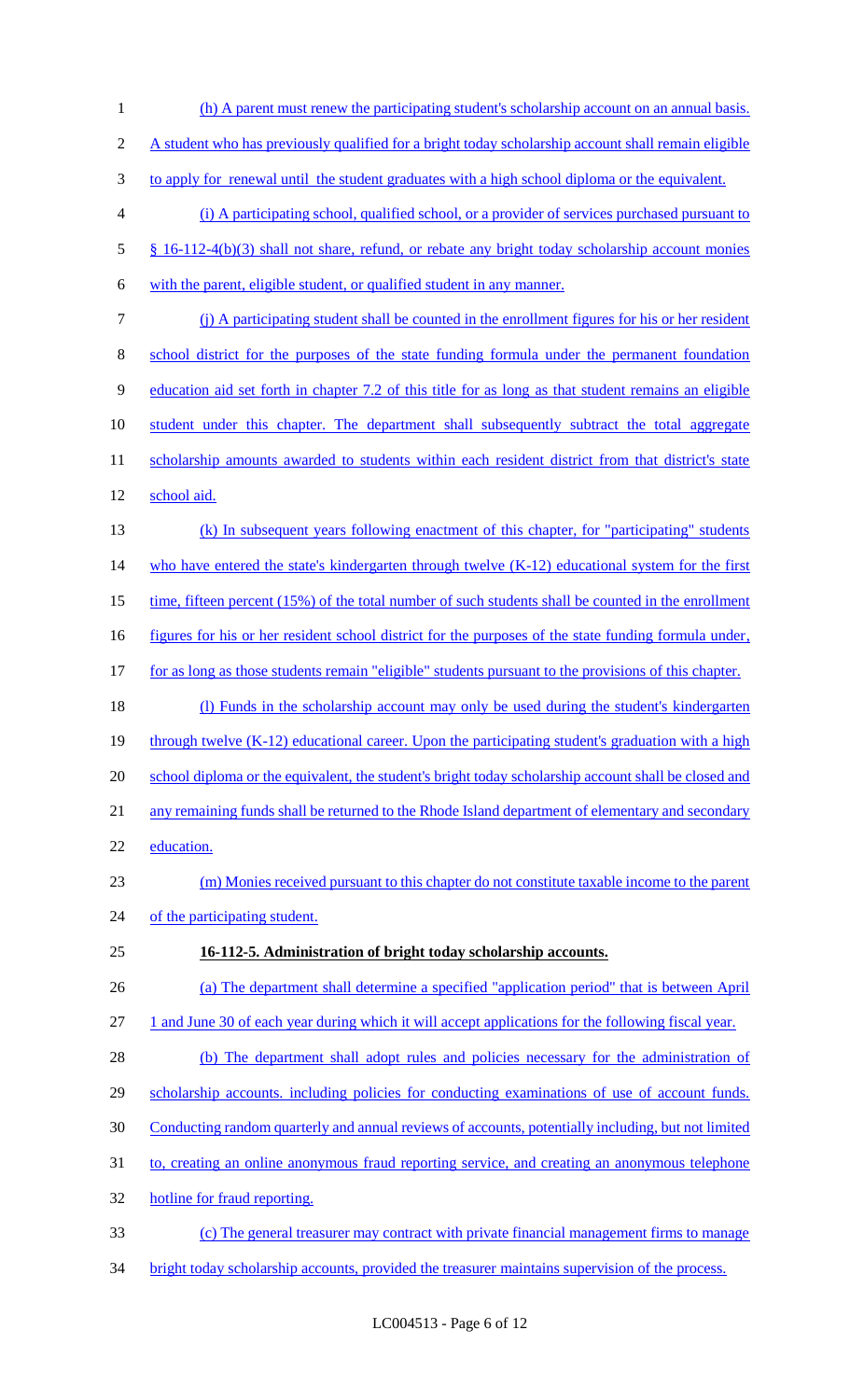| $\mathbf{1}$     | (d) The debarment shall have the authority to conduct or contract for annual or random                 |
|------------------|--------------------------------------------------------------------------------------------------------|
| $\sqrt{2}$       | audits of scholarship accounts, to ensure compliance with this chapter.                                |
| 3                | (e) A parent or participating student or vendor may be disqualified from program                       |
| 4                | participation if the party is found to have committed an intentional program violation consisting of   |
| 5                | any misrepresentation or other act that materially violates a law or rule governing the program. The   |
| 6                | department may then remove any parent or participating student from future eligibility for a bright    |
| $\boldsymbol{7}$ | today scholarship account and shall notify the treasurer. A parent, student, or vendor may appeal      |
| $8\,$            | the department's decision pursuant to an appeal process to be established by the department and as     |
| 9                | set forth in chapter 39 of title 16.                                                                   |
| 10               | (f) The department may refer cases of substantial misuse of monies to the attorney general             |
| 11               | for investigation if the department obtains evidence of fraudulent use of an account.                  |
| 12               | (g) The department shall make quarterly transfers of the amount calculated for base funding            |
| 13               | and qualified funding pursuant to the provisions of $\S 16-112-4$ to the general treasurer for deposit |
| 14               | into the individual scholarship account of each qualified student.                                     |
| 15               | (h) A person commits savings account fraud if the person knowingly obtains by means of                 |
| 16               | a false statement or representation, by impersonation, or by other fraudulent device any of the        |
| 17               | following:                                                                                             |
|                  |                                                                                                        |
| 18               | (1) Assistance or service to which that person is not entitled;                                        |
| 19               | (2) Assistance or service greater than that to which the person is entitled; and                       |
| 20               | (3) Payment for services or materials not listed in $\S$ 16-112-4(b)(3).                               |
| 21               | (i) No financial institution shall be liable in any civil action for providing a scholarship           |
| 22               | account's financial information to the department of education unless the information provided is      |
| 23               | false and the financial institution providing the false information docs so knowingly and with         |
| 24               | malice.                                                                                                |
| 25               | 16-112-6. Administrative and academic accountability standards.                                        |
| 26               | (a) To hold participating schools accountable and to ensure that certain administrative                |
| 27               | standards are met to treat all students safely and fairly, participating schools shall:                |
| 28               | (1) Comply with all state laws dealing with health and safety that apply to private schools;           |
| 29               | (2) Maintain a valid occupancy permit, as may be required by state or local laws;                      |
| 30               | (3) Certify their compliance with nondiscrimination policies and provisions set forth in 42            |
| 31               | U.S.C. 1981; and                                                                                       |
| 32               | (4) Provide parents with a receipt for all qualifying expenses at the school.                          |
| 33               | 16-112-7. Academic Accountability Standards.                                                           |

LC004513 - Page 7 of 12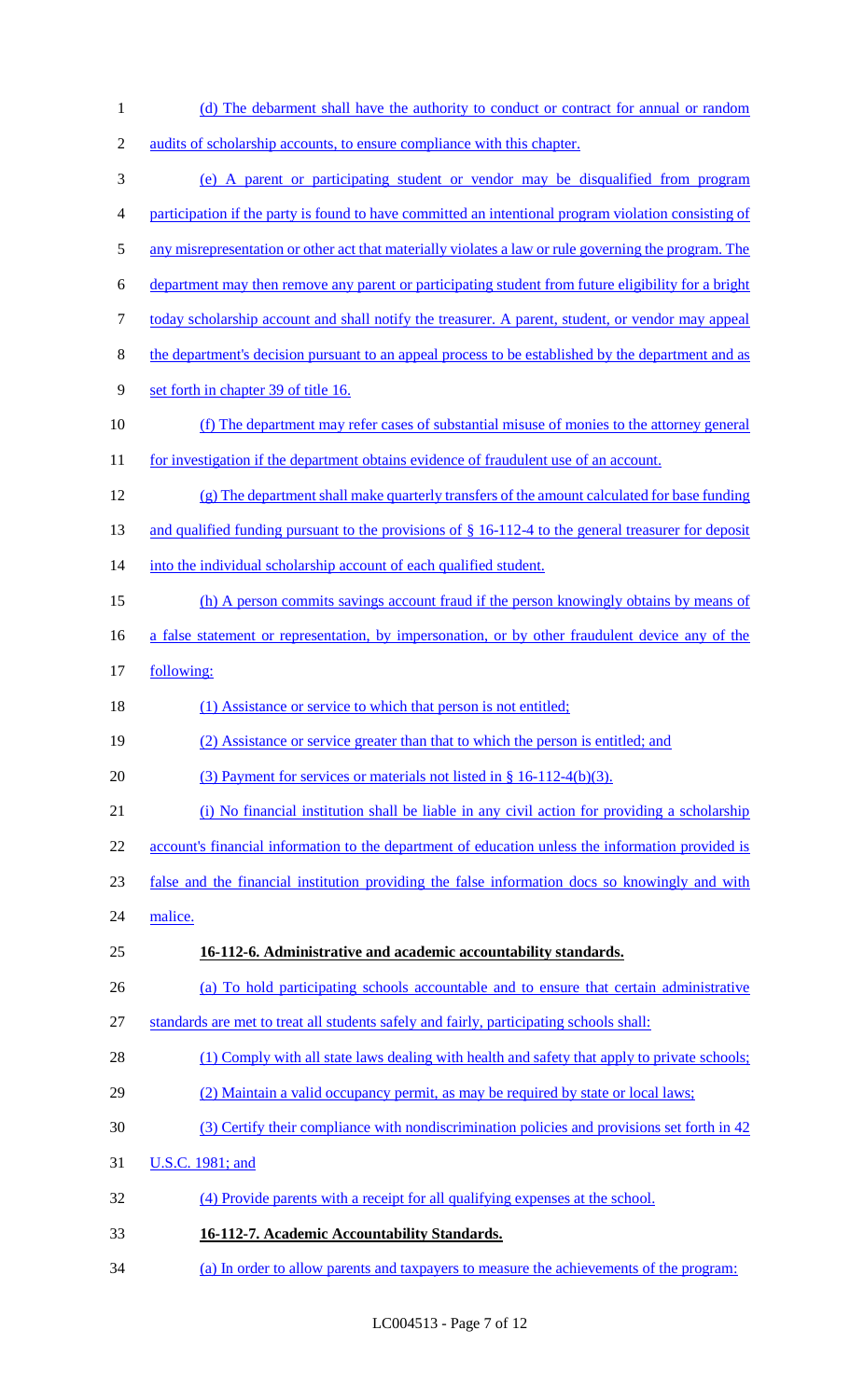(1) Parents shall ensure that: (i) Each year, participating students within their households take either the state 3 achievement tests or nationally norm-referenced tests that measure learning gains in math and language arts and provide for value-added assessment; (ii) The results of these tests are provided to the department on an annual basis, beginning with the first year of testing; (iii) The student information is reported in a way that would allow the state to aggregate data by grade level, gender, family income level, and race; and (iv) The department will be informed of the eligible student's graduation from high school, 10 or the equivalent. 11 (2) The department shall: (i) Ensure compliance with all student privacy laws; 13 (ii) Collect all test results from all participating students; 14 (iii) Provide aggregate test results, associated learning gains, and graduation rates to the public via a state website after the third year of test and graduation-related data collection. The 16 findings shall be aggregated by the students' grade level, gender, family income level, number of 17 years of participation in the scholarship program, and race; (iv) Provide graduation rates to the public via a state website after the third year of test and 19 test-related data collection; (v) Administer an annual parental satisfaction survey that shall ask parents of students 21 receiving scholarship accounts to express: 22 (A) Their satisfaction with the program; and (B) Their opinions on other topics, items, or issues that the state finds would elicit 24 information about the effectiveness of scholarship accounts program and the number of years their child has participated in the program. **16-112-8. Prohibition of state control over non-public schools and homeschools.**  (a) This chapter shall not permit any government agency to exercise control or supervision over any nonpublic school or homeschool. (b) Participating schools or parents or groups providing at-home instructions that accept payments from a scholarship account pursuant to this chapter are not agents of the state or federal governments. (c) A participating or qualified school shall not be required to alter its creed, practices, admissions policies, or curricula in order to accept students whose parents pay tuition or fees from 34 scholarship accounts pursuant to this chapter in order to participate.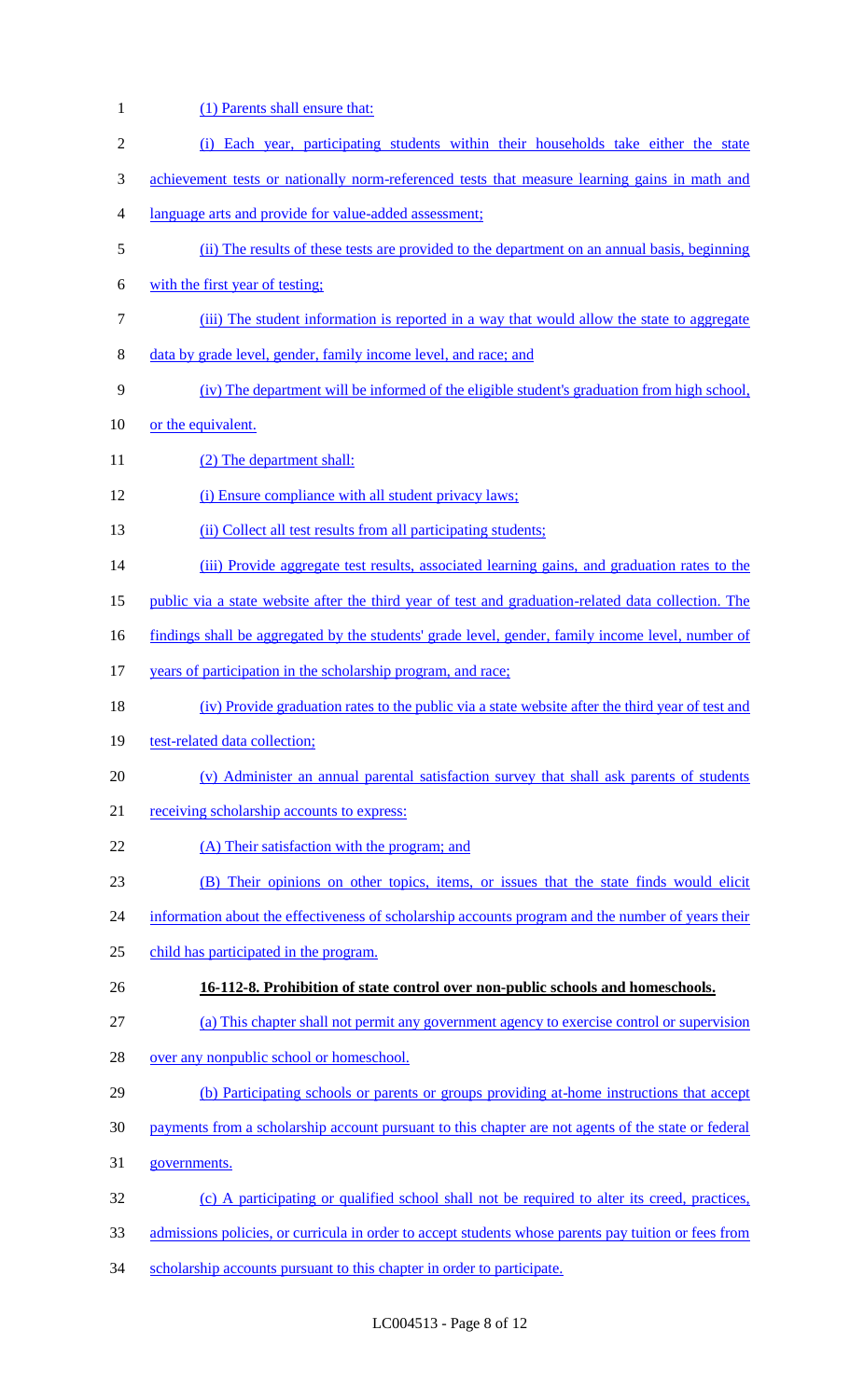| $\mathbf{1}$     | (d) Participating private schools, providers of at-home instruction, and other education                |
|------------------|---------------------------------------------------------------------------------------------------------|
| $\overline{2}$   | providers shall be given the maximum freedom to provide for the educational needs of their              |
| 3                | students without governmental or departmental control.                                                  |
| $\overline{4}$   | (e) In any legal proceeding challenging the application of this chapter to a participating              |
| 5                | school, the state bears the burden of establishing that the law is necessary and does not impose any    |
| 6                | undue burden on participating schools or providers.                                                     |
| $\boldsymbol{7}$ | 16-112-9. Responsibilities of the department.                                                           |
| $8\,$            | (a) The department shall ensure that eligible students and their parents are informed                   |
| $\mathbf{9}$     | annually of which schools will be participating in the scholarship account program. Special             |
| 10               | <u>attention shall be paid to ensuring that lower-income families are made aware of the program and</u> |
| 11               | their options.                                                                                          |
| 12               | (b) The department shall create a standard form that parents of eligible students can submit            |
| 13               | to establish their students' eligibility for the scholarship account program. The department shall      |
| 14               | ensure that the application is readily available to interested families through various sources,        |
| 15               | including the Internet.                                                                                 |
| 16               | (c) The department may bar a participating school or education provider from the                        |
| 17               | scholarship account program if the department establishes that the participating school or education    |
| 18               | provider has:                                                                                           |
| 19               | (1) Routinely failed to comply with the accountability standards established m this chapter;            |
| 20               | $or$                                                                                                    |
| 21               | (2) Failed to provide the eligible student with the educational services funded by the                  |
| 22               | scholarship account.                                                                                    |
| 23               | (d) If the department decides to bar a participating school or education provider from the              |
| 24               | program, it shall notify eligible students and their parents of this decision as quickly as possible.   |
| 25               | (e) The department shall adopt rules and procedures as necessary for the administration of              |
| 26               | the scholarship account program                                                                         |
| 27               | 16-112-10. Responsibilities of the resident school district.                                            |
| 28               | (a) The resident school district shall provide a participating school or education provider             |
| 29               | that has admitted an eligible student under this program with a complete copy of the student's school   |
| 30               | records, while complying with the Family Educational Rights and Privacy Act of 1974 (20 U.S.C.          |
| 31               | $1232 g$ ).                                                                                             |
| 32               | (b) The resident school district shall provide transportation for an eligible student to and            |
| 33               | from the participating school or education provider under the same conditions as the resident school    |
| 34               | district is required to provide transportation for other resident students to private schools as per    |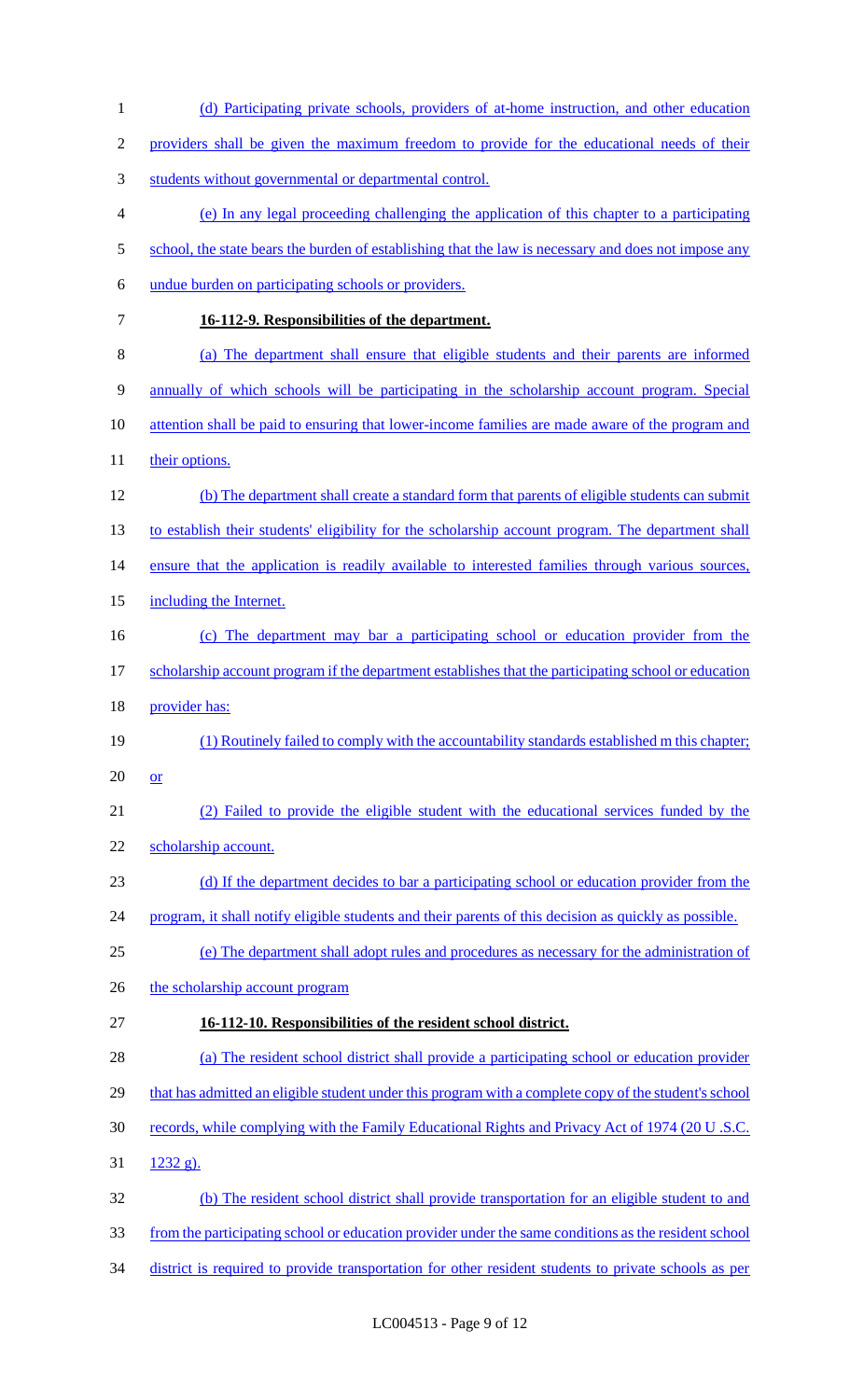current law. The resident school district may qualify for any existing state transportation aid for each student so transported. (c) Nothing in this chapter shall be construed as supplanting the responsibilities of resident districts as provided in current law **16-112-11. Open enrollment.**  (a) Definitions. For the purposes of this section: (1) "Nonresident pupil" means a pupil who resides in the state of Rhode Island and who is enrolled in or is seeking enrollment in a school district other than the school district in which the pupil resides. (2) "Open enrollment" means a policy adopted and implemented by a school district 11 governing board to allow resident transfer pupils to enroll in any school within the school district, to allow resident pupils to enroll in any school located within other school districts in this state, or to allow nonresident pupils to enroll in any school within the district. (3) "Resident transfer pupil" means a resident pupil who is enrolled in or seeking enrollment in a school that is within the school district but outside the attendance area of the pupil's 16 residence. (4) "Receiving school district" means the school district that has accepted enrollment of a nonresident pupil. 19 (b) Enrollment policies. (1) School district governing boards shall establish inter-district open enrollment policies. (2) State funding adjustments may be arranged for nonresident pupils only if two (2) school 22 districts have entered into a voluntary agreement for such adjustments for certain pupils. These policies shall include admission criteria, available capacity, application procedures, and 24 transportation provisions. Any and all funding adjustments will be made via associated adjustments of the state portion of funds distributed to the mutually agreed districts. 26 (3) A copy of the district policies for open enrollment shall be posted on the district's website and shall be available to the public on request. 28 (i) Each policy shall describe the opportunities for resident pupils to transfer to other 29 schools within the district or outside of the district and the opportunities for nonresident pupils to transfer to schools within the district. (ii) Each nonresident pupil shall be counted in the enrollment figures for his or her new 32 "receiving school district." for the purposes of the state funding formula under chapter 7.2 of this title. (iii) Resident transfer pupils and nonresident pupils shall be permitted to remain in the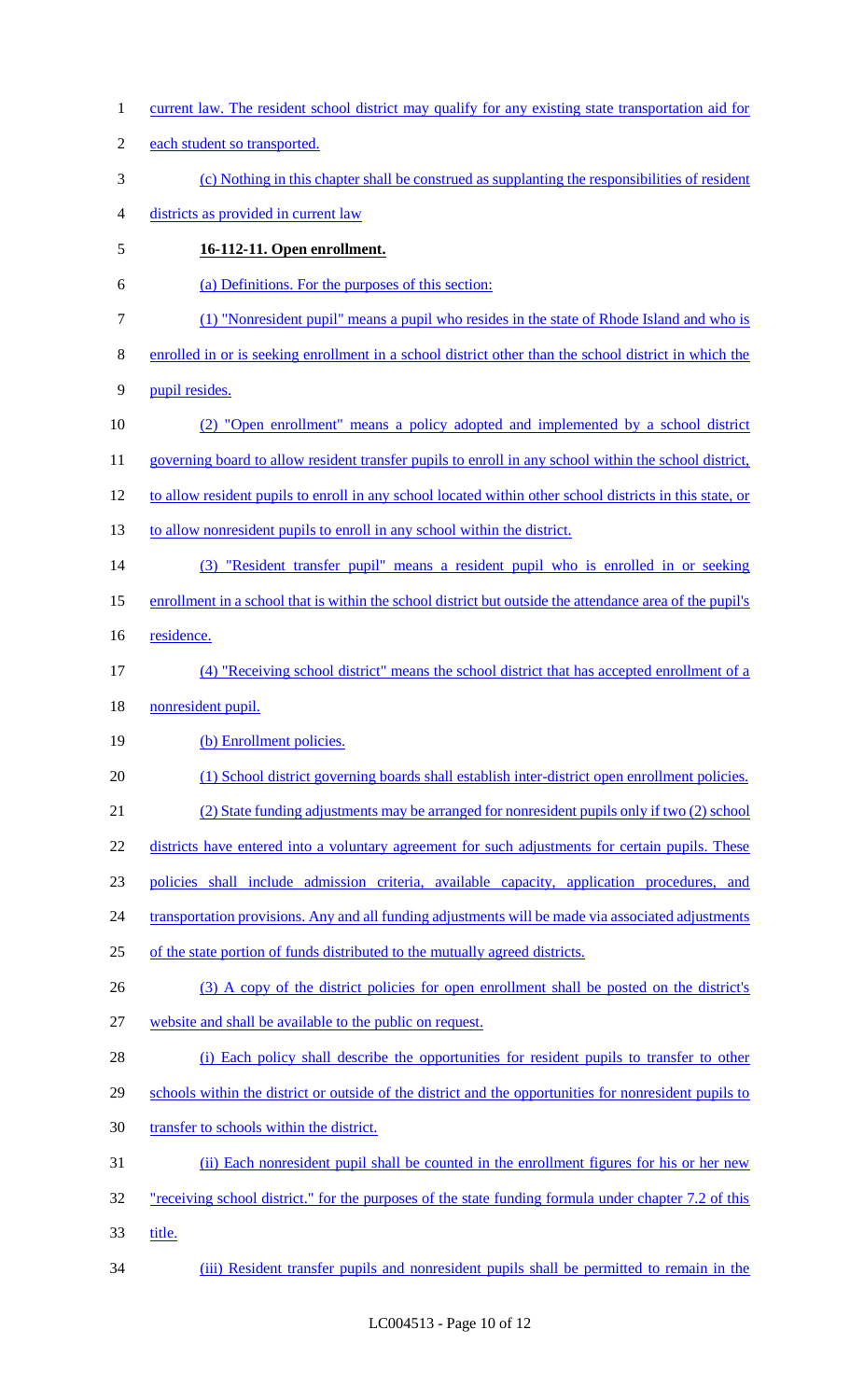- 1 school into which they were initially accepted through completion of the highest grade offered in
- 2 that school and may be given enrollment preference for other schools within the receiving school

3 district.

- 4 (iv) A school district may give enrollment preference to and reserve capacity for pupils 5 who are children of persons who are employed by or at a school in the school district.
- 6 (v) The resident school district shall provide transportation for a nonresident or resident
- 7 transfer pupils to and from the participating school or education provider under the same conditions
- 8 as the resident school district is required to provide transportation for other resident students to
- 9 private schools as per current law. The resident school district may qualify for any existing state
- 10 transportation aid for each student so transported.
- 11 (vi) Nothing in this section shall be construed to limit or replace specific agreements that
- 12 school districts may have with other school districts upon enactment of this chapter or to limit their
- 13 right to enter into such agreements thereafter.
- 14 (c) District and school immunity. A school district and its employees are immune from
- 15 civil liability for decisions that concern the acceptance or rejection of a nonresident pupil for
- 16 enrollment and that are based on a good faith application of the requirements of this chapter and
- 17 the standards adopted pursuant to this chapter.

# 18 **16-112-12. Commencement of program.**

- 19 The bright today scholarship and open enrollment program will be in effect beginning
- 20 August 1, 2022.
- 21 SECTION 2. This act shall take effect upon passage.

#### ======== LC004513 ========